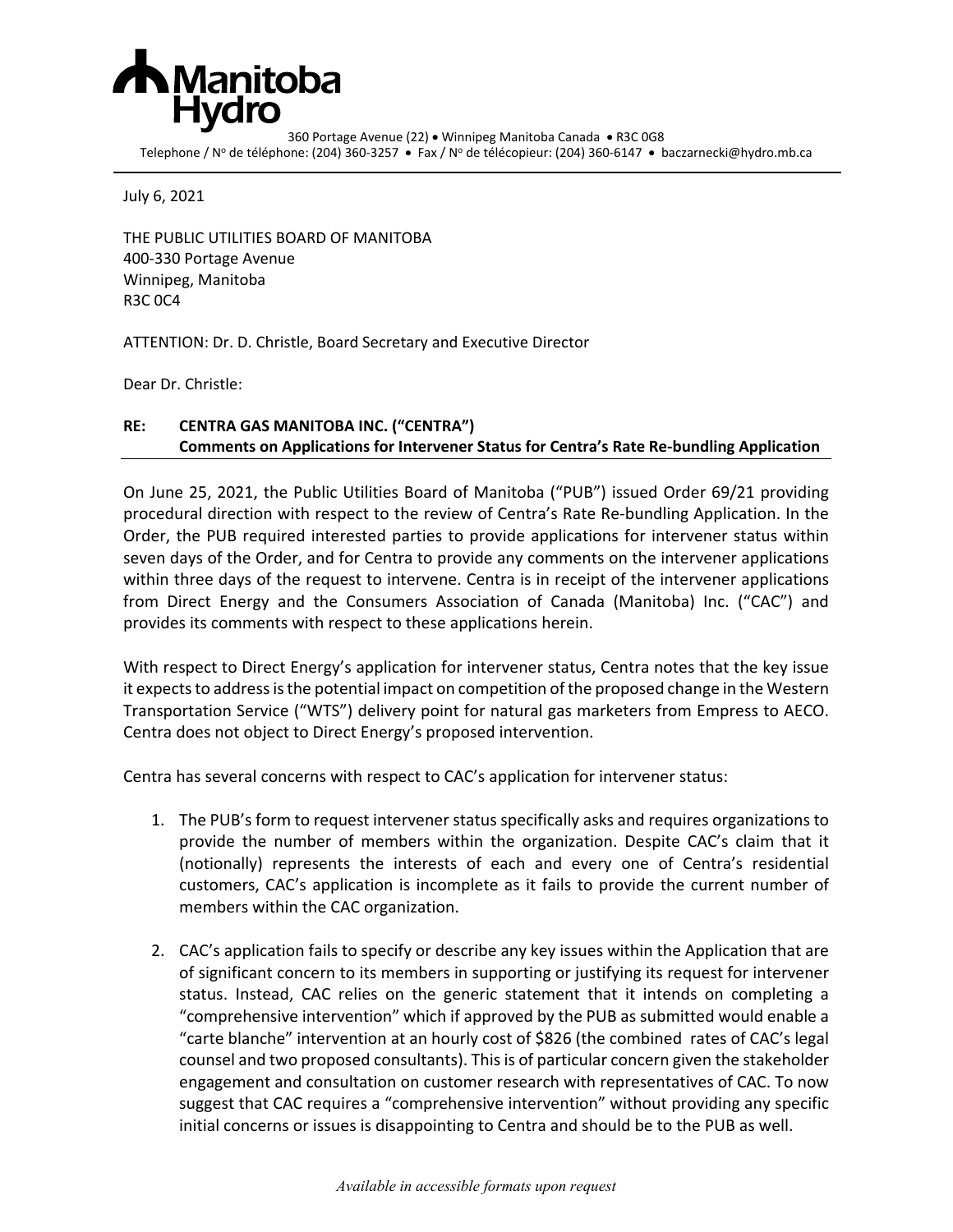CAC did state that the purpose of its proposed intervention is to evaluate the potential impact on costs to consumers.

To be clear, Centra is not seeking approval of rates as part of this application. Forecast gas costs and customer bill impacts were provided for illustrative purposes to demonstrate the minimal impact on customer bills (i.e. zero for most classes, including residential).

CAC also cites the PUB's mandate of needing to balance the "interest of utility ratepayers, and the financial health of the utility". However, the Application does not represent any conflict in these objectives. The Application has no impact on the financial health of the utility and delivers a customer-centric improvement in accordance with the input received directly from Centra's actual customers.

CAC also states that it is intervening given the Application's impact on the way customers view and access information about their costs. Ms. Gloria Desorcy, CAC's Executive Director, was involved in the customer research conducted by Centra. In fact, Centra incorporated feedback received from CAC in the customer research activities and relied on direct feedback from its actual customers. Centra's Application seeks to change the way customers view and access information for the better, according to customers themselves.

- 3. CAC proposes to engage two consultants as part of this process with one consultant to evaluate "technical issues" and the other consultant to evaluate "policy issues". However, as noted above, no specific "technical" or "policy" issues of any significant concern were identified by CAC as part of its application for intervener status. Without addressing the issue of whether the two proposed consultants have any specific expertise relevant to the Application itself, or how they would add any specific value to the process, the proposed engagement of two consultants to assist CAC in the circumstances of this Application and the related process is excessive considering the very limited scope of the Application. In particular, given the actual mandate of CAC and the fact that Ms. Desorcy was directly consulted with and involved throughout the entire stakeholder engagement process leading up to this Application, CAC itself is knowledgeable of the specific matters within the Application such to afford its own opinions on behalf of CAC's members without any assistance from not one, but two, consultants. Centra reiterates that the changes being proposed in the Application are based on positive customer feedback and direct input from WTS marketers.
- 4. CAC indicates that *"depending on need CAC Manitoba may seek the services of a professional research firm on matters requiring customer input"*. As discussed in Centra's Application, Centra engaged Prairie Research Associates to undertake market research to gauge customer preferences with respect to unbundled and re-bundled rates. Ms. Desorcy had the opportunity to review the focus group approach and provide direct input prior to the focus groups taking place, and also attended the first two focus group sessions held in Winnipeg. She expressed no significant concern and appeared supportive of the approach taken to obtain feedback directly from customers.